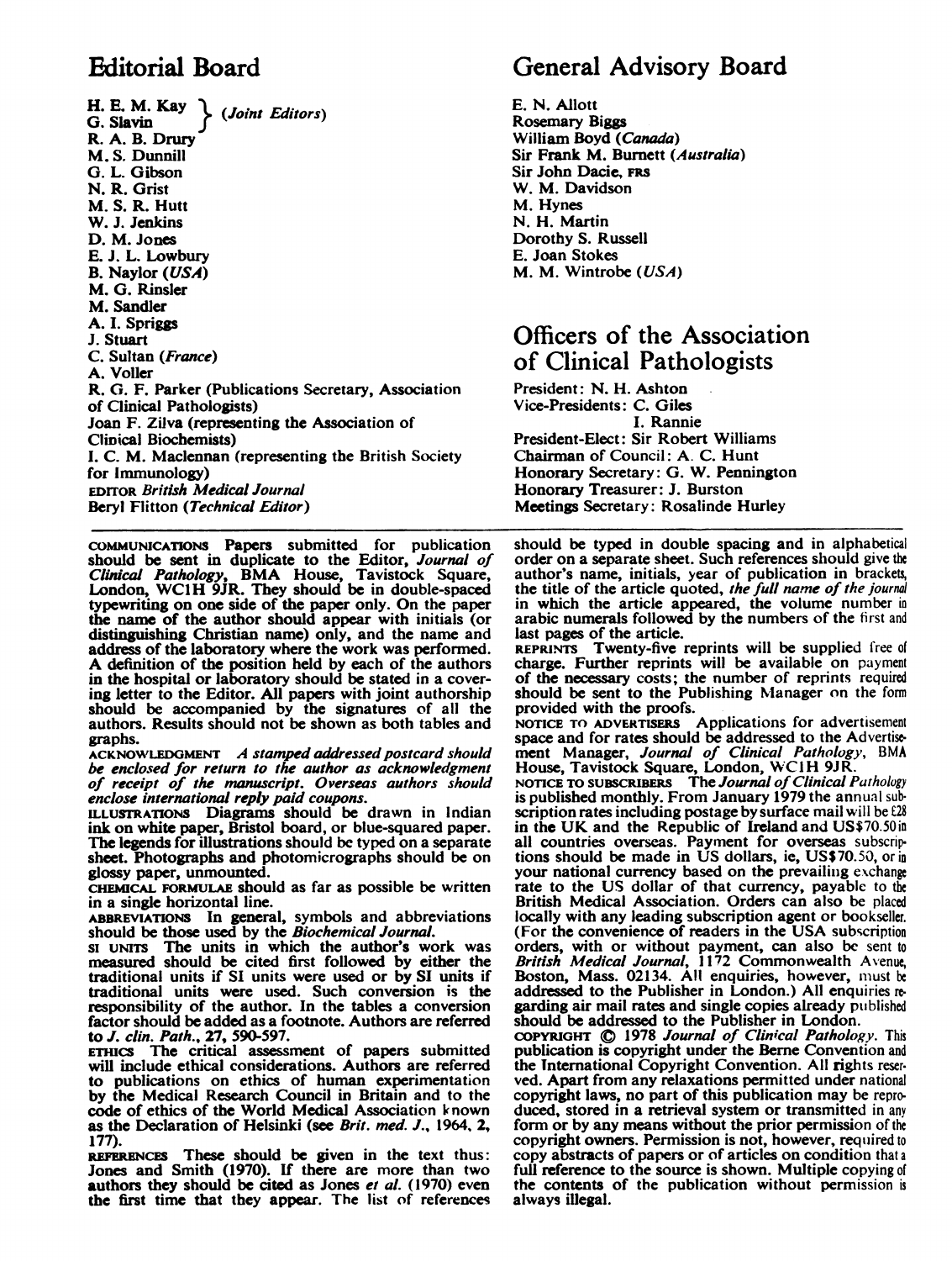- Waldenström, J., and Hallén, L. (1938). Iron and epithelium. Some clinical observations. Acta Medica Scandinavica, Supplement 90, 380-405.
- Walters, G. 0., Miller, F. M., and Worwood, M. (1973). Serum ferritin concentration and iron stores in normal

subjects. Journal of Clinical Pathology, 26, 770-772.

Requests for reprints to: Dr S. Sobolewski, Bradford Royal Infirmary, Duckworth Lane, Bradford, West Yorkshire BD9 6RJ, UK.

## The October 1978 Issue

### THE OCTOBER <sup>1978</sup> ISSUE CONTAINS THE FOLLOWING PAPERS

Isolation of Staphylococcus aureus from sputum in cystic fibrosis P. D. SPARHAM, D. I. LOBBAN, AND D. C. E. SPELLER

Transient skin flora H. A. LILLY AND E. J. L. LOWBURY

A test for 'hygienic' hand disinfection G. A. J. AYLIFFE, J. R. BABB, AND A. H. QUORAISHI

Sensitivity of urine-grown cells of *Providencia* stuartii to antiseptics B. THOMAS, L. SYKES, AND D. J. STICKLER

Incomplete anaerobiosis as a cause of metronidazole 'resistance' SHELAGH E. MILNE, E. JOAN STOKES, AND PAMELA M. WATERWORTH

A simple manganous chloride and Congo red disc method for differentiating Neisseria gonorrhoeae from Neisseria meningitidis T. 0. ODUGBEMI, M. G. MCENTEGART, AND S. HAFIZ

Astrovirus-associated gastroenteritis in children C. R. ASHLEY, E. 0. CAUL, AND W. K. PAVER

Further studies on the umbilical cord and its water content J. M. SCOTT AND R. WILKINSON

Catecholamines and free fatty acids in plasma of patients undergoing cardiac operations with hypothermia and bypass J. HIRVONEN, PIRKKO HUTTUNEN, L. NUUTINEN, AND A. PEKKARINEN

An improved method for the diagnosis of polycythaemia D. P. BENTLEY, W. H. THOMSON, AND J. A. F. NAPIER

Haemoglobin  $A_2$  levels in vitamin  $B_{12}$  and folate deficiency L. A. HENSHAW, J. L. TIZZARD, K. BOOTH, AND M. E. J. BEARD

A direct binding assay for rheumatoid factor serum antiglobulins using fluorescein-labelled Fc fragment of human immunoglobulin-G IRENE SINGH AND G. E. FRANCIS

Demonstration of immunoglobulin in cryostat and paraffin sections of human tonsil by immunofluorescence and immunoperoxidase techniques R. C. CURRAN AND J. GREGORY

Atheroembolism W. F. KEALY

Carcinoid tumour of the uterine cervix T. F. C. S. WARNER

Technical quality control in histopathology w. T. BARR

#### Technical methods

Urine cytology by a filter imprint method R. BUCHANAN, M. J. SWORN, AND J. H. R. HAWTHORNE

Comparison of radioimmunoassay and enzyme immunoassay for detecting hepatitis B surface antigen in serum from freshly donated blood and selected blood products R. HOPKINS, S. ROSS, T. JORDAN, AND A. D. WATT

Prediction of red cell mass from weight and height: a nomogram R. W. PAYNE

Letters to the Editor

Book reviews

Copies are still available and may be obtained from the PUBLISHING MANAGER, BRITISH MEDICAL ASSOCIATION, TAVISTOCK SQUARE, LONDON WC1H 9JR, price £3.00, including postage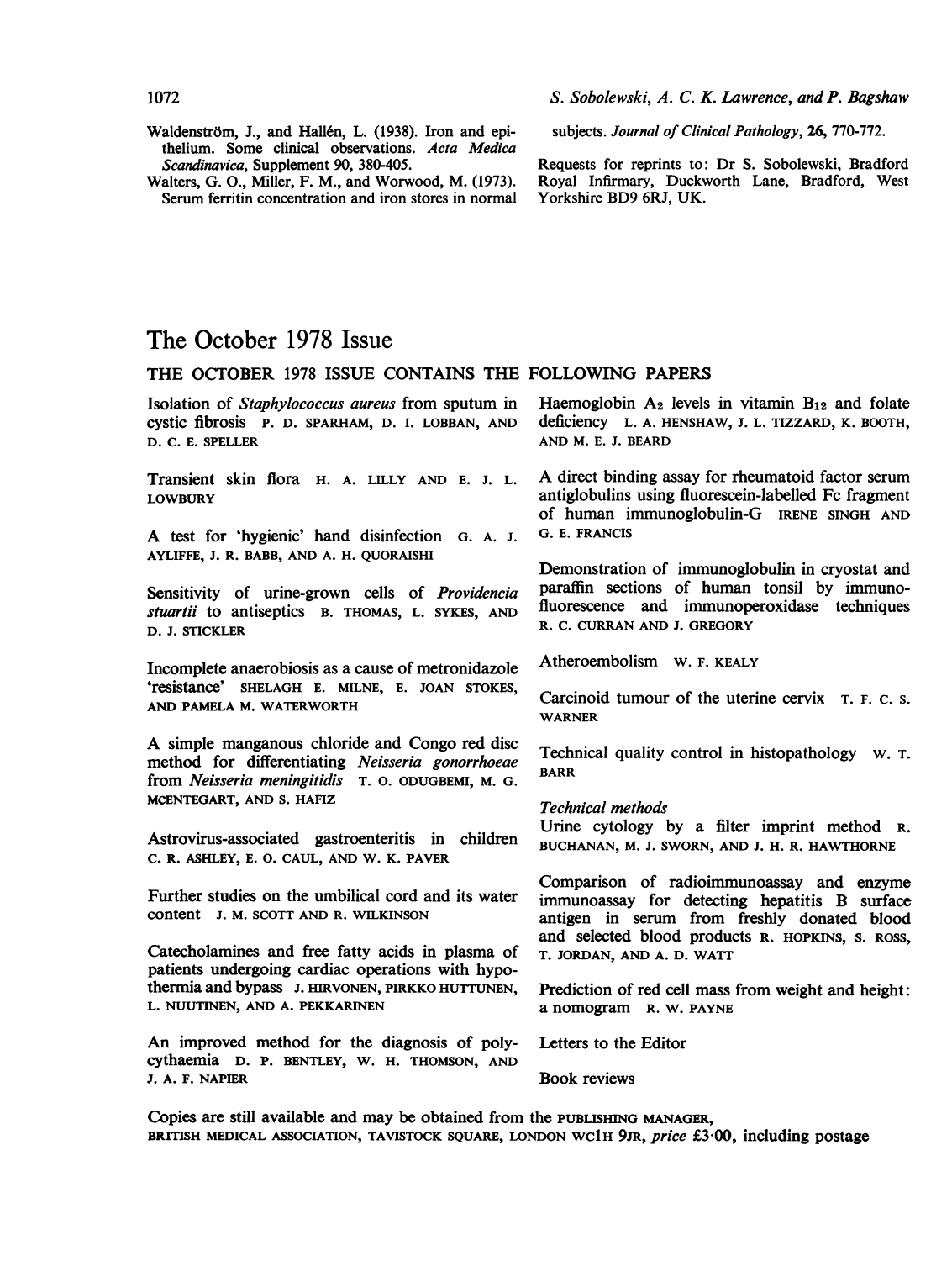- Ross, R., Glomset, J., Kariya, B., and Harker, L. (1974). A platelet-dependent serum factor that stimulates the proliferation of arterial smooth muscle cells in vitro. Proceedings of the National Academy of Sciences of the United States of America, 71, 1207-1210.
- Shaper, A. G. (1974). Coronary heart disease. In Cardiovascular Disease in the Tropics, edited by A. G. Shaper, M. S. R. Hutt, and Z. Fejfar, pp. 148-159. British Medical Association, London.
- Skudowitz, R. B., Katz, J., Lurie, A., Levin, J., and Metz, J. (1973). Mechanisms of thrombocytopenia in malignant tertian malaria. British Medical Journal, 2, 515-518.
- Stibbe, J., and Kirby, E. P. (1976). The influence of Haemaccel, fibrinogen and albumin on ristocetininduced platelet aggregation. Relevance to the quantitative measurement of the ristocetin cofactor. Thrombosis Research, 8, 151-165.
- Szczeklik, A., Dischinger, P., Keuppers, F., Tyroler, H. A., Hames, C. G., Cassel, J., and Creagan, S. (1975). Comparative study of blood fibrinolytic activity and its inhibitors in US Blacks and Whites (Abstract). Thrombosis et Diathesis Haemorrhagica, 34, 950-951.
- Tschopp, T. B., Weiss, H. J., and Baumgartner, H. R. (1974). Decreased adhesion of platelets to subendothelium in von Willebrand's disease. Journal of Laboratory and Clinical Medicine, 83, 296-300.
- Udeozo, I. 0. K., and Odfelt, A. M. (1974). Haematological studies of healthy Ibos of East Central State, Nigeria (Abstract). Nigerian Medical Journal, 4, 125.

Requests for reprints to: Professor J. P. Caen, Department of Haemostasis and Experimental Thrombosis, H6pital Lariboisiere, 2 rue Ambroise Pare, 75475 Paris, Cedex 0, France.

Reports and Bulletins prepared by the Association of Clinical Biochemists The following reports and bulletins are published by the Association of Clinical Biochemists. They may be obtained from The Publishing Department, British Medical Journal (ACB Technical Bulletins), B.M.A. House, Tavistock Square, London WC1H 9JR. Overseas readers should remit by British Postal or Money Order.

scIENTIFIC REVIEWS (price  $£1.00$ /\$2.00 each)

<sup>1</sup> The assessment of thyroid function March 1971 F. V. FLYNN and J. R. HOBBS

2 Renal function tests suitable for clinical practice January 1972 F. L. MITCHELL, N. VEALL, and R. W. E. WATTS

3 Biochemical tests for the assessment of fetoplacental function May 1975 C. E. WILDE and R. E. OAKEY

4 Test of exocrine pancreatic function March 1977 A. H. GOWENLOCK

TECHNICAL BULLETINS (price  $£1.00/\$2.00$  each)

22 Bilirubin standards and the determination of bilirubin by manual and technicon AutoAnalyzer methods January 1971 BARBARA BILLING, RUTH HASLAM, and N. WALD

23 Interchangeable cells for spectrophotometers and fluorimeters September 1971 s. s. BROWN and A. H. **GOWENLOCK** 

24 Simple tests to detect poisons March 1972 B. W. MEADE et al.

25 Blood gas analysers May 1972 K. DIXON

26 Kits for enzyme activity determination September 1972 s. B. ROSALKI and D. TARLOW

27 Assessment of pumps suitable for incorporation into existing continuous flow analytical systems November 1972 A. FLECK et al.

28 Routine clinical measurements of transferrin in human serum September 1973 K. DIXON

29 Control materials for clinical biochemistry (5th edition) September 1973 J. F. STEVENS

30 Notes on the quality of performance of serum cholesterol assays September 1973 s. S. BROWN

31 Determination of uric acid in blood and in urine July 1974 R. W. e. WATTS

<sup>32</sup> A survey of amino acid analysers readily available in the United Kingdom September 1974 J.E. CARLYLE and P. PURKISS

33 Definitions of some words and terms used in automated analysis November 1974 A. FLECK, R. ROBINSON, S. S. BROWN, and J. R. HOBBS

34 Measurement of albumin in the sera of patients January 1975 LINDA SLATER, P. M. CARTER, and J. R. HOBBS

35 Investigation of the validity of temperature correction factors for serum aspartate and alanine transaminases March 1975 s. B. ROSALKI et al.

36 Factors influencing the assay of creatinine November 1975 J. G. H. COOK

<sup>37</sup> A survey of enzyme reaction rate analysers readily available in the United Kingdom July 1977 R. A. SAUNDERS and R. F. BURNS

38 Transport of specimens for clinical chemistry analysis November 1977 P. WILDING, J. F. ZILVA, and C. E. WILDE

<sup>39</sup> A scheme for the evaluation of diagnostic kits May 1978 P. H. LLOYD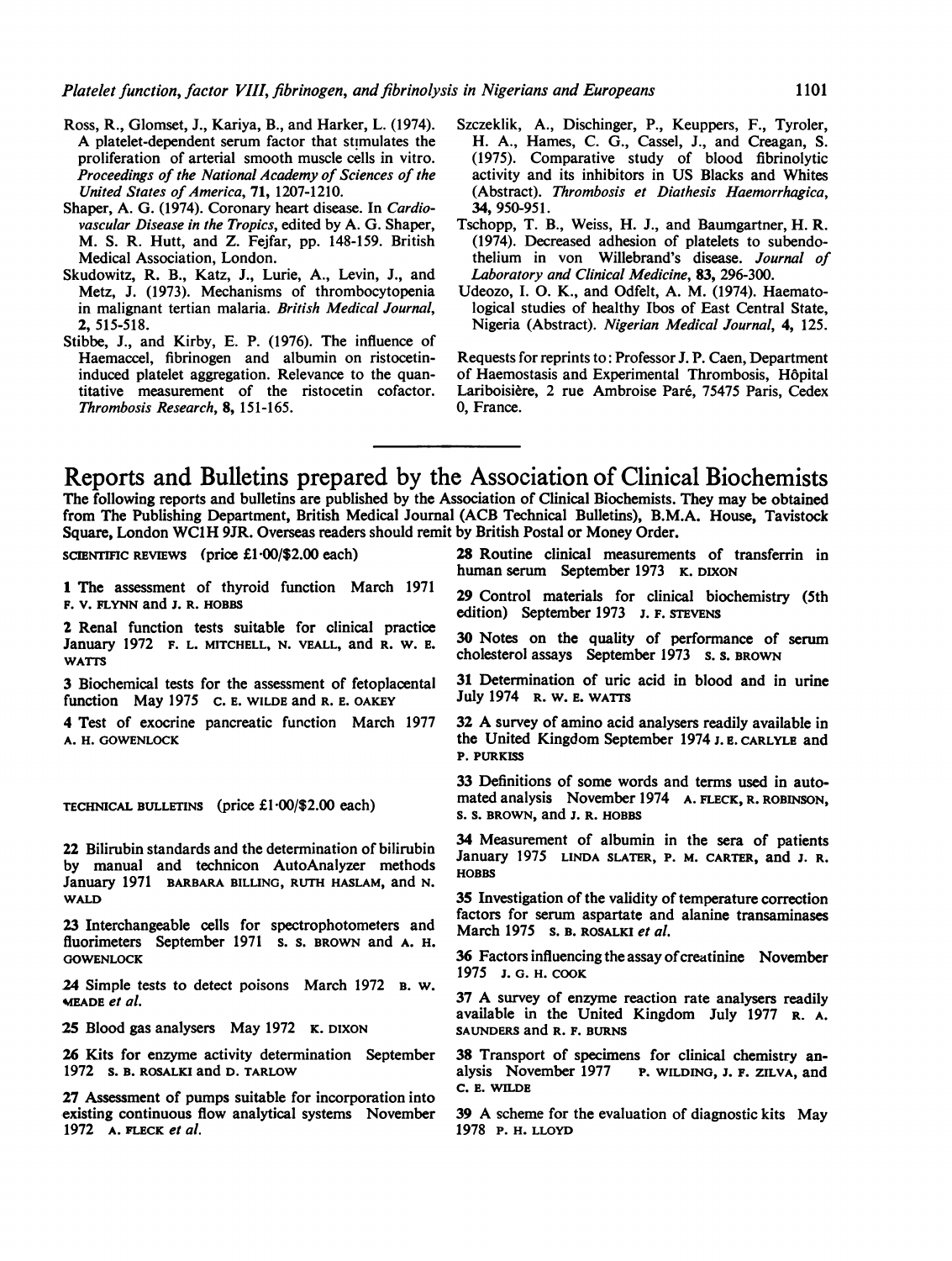#### Letters to the Editor 1117

act by LISS antiglobulin test when only blood in urgent clinical situations. 5 minutes' incubation was given.

All antibodies used in the investigation had been stored for varying lengths of time; they had been detected initially using a conventional antiglobulin test. Five weak antibodies had deteriorated on storage to such an extent that they were no longer detectable by the conventional antiglobulin test. However, these antibodies were still detected by LISS antiglobulin test even after only 5 minutes' incubation. These five antibodies were of various specificities, comprising one example each of anti-E, anti-S, anti-s, anti-Le<sup>b</sup>, and anti-Jk<sup>a</sup>.

An LISS albumin displacement test (the details of which are given below) was also assessed using the antibodies listed in Table 3.

Table 3 Number and specificities of antibodies examined by LISS albumin displacement technique

| Anti-D | 15 | Anti-S               |    |  |
|--------|----|----------------------|----|--|
| Anti-C | 2  | Anti- $\frac{2}{5}$  |    |  |
| Anti-E | 9  | Anti-K               | 15 |  |
| Anti-c | 5  | Anti-k               | 2  |  |
| Anti-e | 2  | Anti-Le <sup>a</sup> | 5  |  |
|        |    |                      |    |  |

Two anti-E sera and an anti-S serum gave results by this technique only marginally weaker than a conventional albumin displacement test. Otherwise the results obtained were at least as good as the conventional albumin displacement test, and the total incubation time was only 25 minutes.

From a consideration of the results it was decided that the following techniques would form the serological basis of a good emergency cross-matching procedure.

LISS antiglobulin test: 2 vol of serum are incubated with 2 vol of a  $5\%$  LISS suspension of red cells for 10 minutes at  $37^{\circ}$ C in a waterbath. Thereafter proceed as in a conventional indirect antiglobulin test.

LISS albumin displacement test: <sup>1</sup> vol of serum is incubated with 1 vol of a  $5\%$ LISS suspension of red cells for 10 minutes at 37°C in a waterbath. Using a bench-top centrifuge, spin at 1000 rpm for one minute. Add 1 vol of 20% bovine albumin and reincubate at 37°C for 15 minutes.

In conclusion, from our findings we suggest that the minimum incubation time should be 10 minutes using a waterbath rather than an air incubator. We have found the method to be sensitive and suitable for rapid cross-matching of R. HERRON AND D. S. SMITH Wessex Transfusion Centre, Southampton, Hants, UK

#### References

- Lincoln, P. J., and Dodd, B. E. (1978). The use of low ionic strength solution (LISS) in elution experiments and in combination with papain-treated cells for the titration of various antibodies, including eluted antibody. Vox Sanguinis, 34, 221-226.
- Löw, B., and Messeter, L. (1974). Antiglobulin test in low-ionic strength salt solution for rapid antibody screening and cross-matching. Vox Sanguinis, 26, 53-61.
- Moore, H. C., and Mollison, P. L. (1976). Use of a low-ionic-strength medium in manual tests for antibody detection. Transfusion, 16, 291-296.
- Ross, H. M., and Ducie, P. (1978). Introduction of low ionic strength salt solution into a district blood transfusion laboratory. Medical Laboratory Sciences, 35, 147-153.
- Tovey, G. H., and Jenkins, W. J. (1967). Compatibility test for blood transfusion.<br>Association of Clinical Pathologists. Clinical Pathologists, Broadsheets, 57.
- Wicker, B., and Wallas, C. H. (1976). A comparison of a low ionic strength saline medium with routine methods for antibody detection. Transfusion, 16, 469-472.

#### Broadsheet No. 89

The recent Broadsheet No. 89 (Handling and clinical use of blood products) contained the statement that the Plasma Fractionation Laboratory, Oxford, produces Prothrombin Complex Type C. The production of this fraction was discontinued in October 1975.

> ETHEL BIDWELL Plasma Fractionation Laboratory (Oxford Haemophilia Centre), Churchill Hospital, Oxford OX3 7LJ

### Book reviews

Laboratory and Research Methods in Biology and Medicine. Voiume 1. 'Practical Enzymology of the Sphingolipidoses'. Edited by R. H. Glew and S. P. Peters. (Pp. 321; illustrated; \$34.) New York: Alan R. Liss, Inc. 1978.

This is the first volume of Laboratory and Research Methods in Biology and Medicine, and, if future volumes are of the same standard, they will make a significant contribution to medical science. It contains 10 sections: the first is concerned with the general principles and techniques of case identification, carrier testing, and prenatal diagnosis, and the others are devoted to individual clinical conditions such as Niemann-Pick disease,<br>metachromatic leukodystrophy. and leukodystrophy, Fabry disease, for example. The contents of the sections are wide-ranging and concerned with clinical and pathological descriptions, the enzyme defects, the enzyme assays, the properties of substrates used in assays, recommendations concerning diagnosis and much practical information on the biochemistry.

This will be a very useful volume not only for those who work in the laboratory but as a reference book for the practising neurologist. It fulfills a definite need and<br>is recommended. B. E. CLAYTON is recommended.

Major Problems in Clinical Pediatrics, vol. XVII. 'Viral Disease of the Fetus and Newborn.' By J. B. Hanshaw and J. A. Dudgeon withaforeword by A. J. Schaffer. (Pp.  $xvi + 356$ ; illustrated; hardback £14.) Philadelphia, London, Toronto: W. B. Saunders. 1978.

This monograph is the most recent of a very excellent series, which has proved useful to workers in all branches of paediatrics including neonatal paediatrics. This new addition maintains the same high standard. It is very readable and at the same time is scientifically sound with up-to-date bibliographies at the end of each of the 15 chapters.

The more important viral infections likely to affect the fetus and newborn are dealt with in detail, and there are -also chapters on differential diagnosis, laboratory diagnosis, and prevention, treatment, and chemotherapy. Additional contributions on pathology of the placenta and cord (W. A. Blanc) and development of